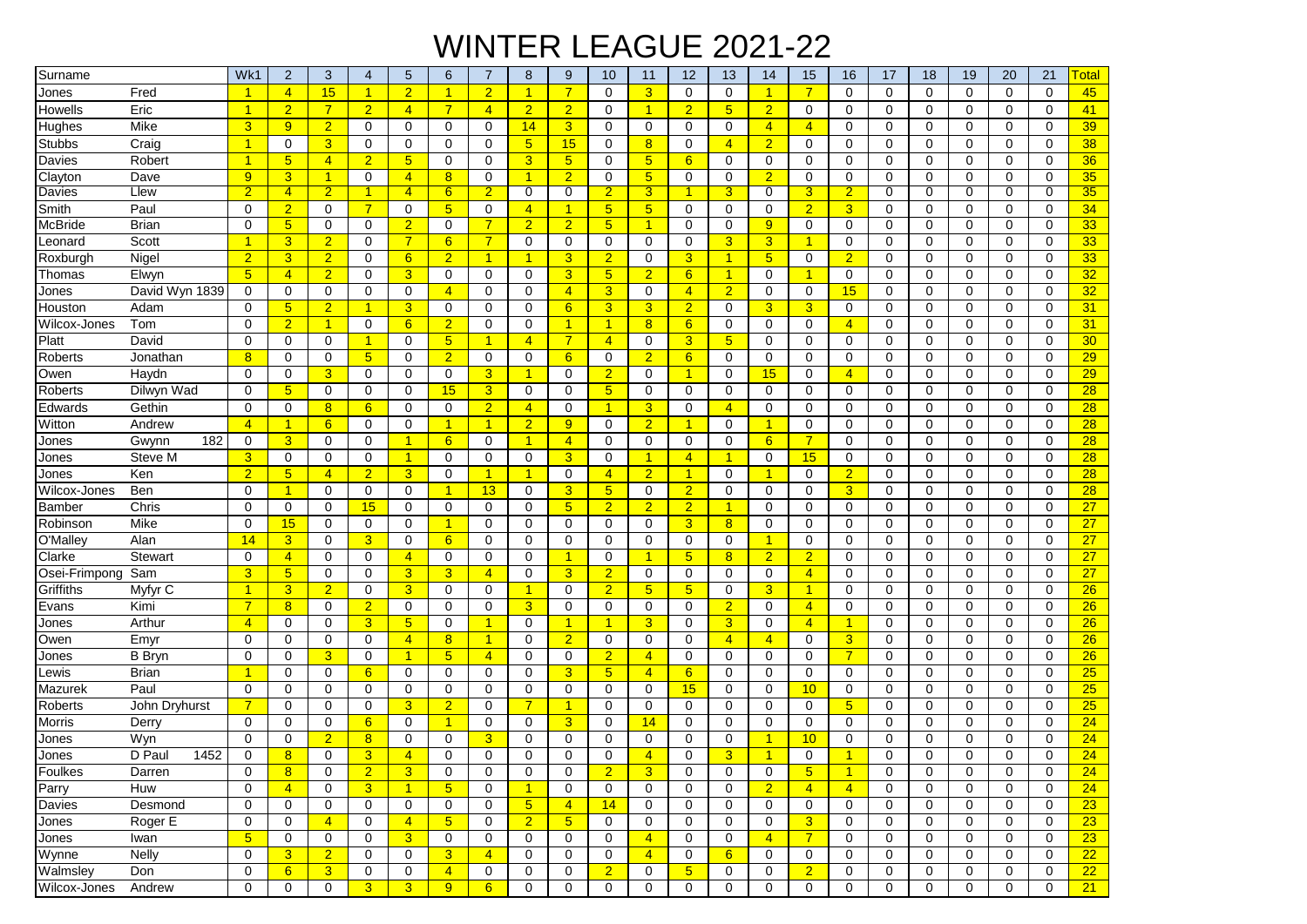| Davies         | Neil                | $\mathbf 0$     | 0               | 0                    | 0              | $\mathbf 0$     | $\overline{4}$ | 0              | 9                    | $\overline{7}$ | 0              | 0                    | 0              | 0              | $\blacktriangleleft$ | 0              | 0              | 0           | $\mathbf 0$  | 0           | $\Omega$    | 0           | 21              |
|----------------|---------------------|-----------------|-----------------|----------------------|----------------|-----------------|----------------|----------------|----------------------|----------------|----------------|----------------------|----------------|----------------|----------------------|----------------|----------------|-------------|--------------|-------------|-------------|-------------|-----------------|
| Williams       | Geraint             | $5\overline{)}$ | 0               | 3                    | $\Omega$       | $\overline{2}$  | $\Omega$       | $\overline{2}$ | $\mathbf 0$          | 0              | 0              | 0                    | 6              | 0              | 3                    | 0              | 0              | 0           | $\Omega$     | $\mathbf 0$ | $\mathbf 0$ | $\mathbf 0$ | 21              |
| Jones          | 2347<br>Jake        | $\mathbf{1}$    | 0               | $\mathbf 0$          | 0              | 0               | 0              | 0              | $5\phantom{.0}$      | $\mathbf 0$    | $\overline{4}$ | 5                    | $\mathbf 0$    | $\mathbf 0$    | 6                    | 0              | $\mathbf 0$    | $\mathbf 0$ | $\Omega$     | $\Omega$    | 0           | $\mathbf 0$ | 21              |
| Williams       | Alan                | $\mathbf 0$     | 0               | $\mathbf 0$          | $\overline{4}$ | $\overline{3}$  | 0              | $\overline{4}$ | 0                    | 0              | $\mathbf{1}$   | $\overline{2}$       | $\overline{4}$ | $\mathbf 0$    | $\overline{2}$       | $\mathbf{1}$   | 0              | 0           | $\mathbf 0$  | 0           | 0           | $\mathbf 0$ | 21              |
| Thomas         | Mike                | $\mathbf 0$     | $\mathbf 0$     | 0                    | 0              | $\mathbf 0$     | 9              | $\mathbf 0$    | 0                    | $\mathbf 0$    | 0              | 0                    | $\mathbf 0$    | 9              | $\mathbf 0$          | 3 <sup>5</sup> | 0              | $\mathbf 0$ | 0            | $\mathbf 0$ | $\mathbf 0$ | $\mathbf 0$ | 21              |
| <b>Roberts</b> | Jac                 | $\mathbf 0$     | $\mathbf 0$     | $\overline{2}$       | 0              | $\mathbf 0$     | 0              | $\overline{4}$ | 3                    | $\mathbf 0$    | $\overline{4}$ | 0                    | $\mathbf 0$    | $\overline{4}$ | 0                    | $\overline{2}$ | $\overline{2}$ | $\mathbf 0$ | $\mathbf 0$  | $\mathbf 0$ | $\mathbf 0$ | $\mathbf 0$ | 21              |
| Jones          | 1002<br>Jonathan    | $\mathbf 0$     | 0               | $\mathbf 0$          | $\overline{4}$ | $\mathbf 0$     | 4              | $\mathbf 0$    | $\mathbf 0$          | $\mathbf 0$    | 6              | 0                    | 6              | $\mathbf 0$    | $\mathbf 0$          | $\mathbf 0$    | $\mathbf 0$    | $\mathbf 0$ | 0            | $\mathbf 0$ | $\mathbf 0$ | $\mathbf 0$ | 20 <sub>2</sub> |
| Owen           | <b>Bryn</b>         | $\mathbf 0$     | 1               | $\Omega$             | $\overline{7}$ | $\mathbf 0$     | 0              | $\mathbf 0$    | $\mathbf 0$          | 0              | 3              | 3 <sup>1</sup>       | 0              | $\overline{2}$ | $\overline{4}$       | 0              | $\mathbf 0$    | $\Omega$    | 0            | $\Omega$    | $\Omega$    | $\mathbf 0$ | 20 <sub>2</sub> |
| Owen           | Gary                | 0               | 8               | 0                    | $\mathbf{1}$   | 0               | 0              | 0              | $\overline{2}$       | 0              | 0              | 0                    | $\overline{2}$ | 0              | 0                    | 0              | $\overline{7}$ | 0           | 0            | 0           | 0           | 0           | 20              |
| Morris         | Nigel               | -1              | $\mathbf 0$     | 3                    | $\overline{4}$ | $\overline{2}$  | 5 <sup>5</sup> | $\mathbf 0$    | $\mathbf 0$          | $\mathbf 0$    | $\overline{4}$ | $\Omega$             | $\mathbf 0$    | 0              | $\mathbf 0$          | $\mathbf 0$    | $\mathbf 0$    | $\Omega$    | $\Omega$     | $\Omega$    | $\Omega$    | $\Omega$    | 19              |
| Williams       | Arwyn               | $\mathbf 0$     | 3               | $\mathbf 0$          | $\overline{2}$ | 6               | $\mathbf 0$    | 1              | $\mathbf 0$          | $\mathbf 0$    | 0              | $\Omega$             | $\overline{4}$ | 3              | 0                    | 0              | 0              | 0           | $\Omega$     | $\Omega$    | $\Omega$    | $\mathbf 0$ | 19              |
| Jones          | Elfed               | $\mathbf 0$     | $\mathbf 0$     | 0                    | $\Omega$       | $\mathbf 0$     | $\overline{2}$ | $\mathbf 0$    | 3                    | 9              | $\mathbf{1}$   | 0                    | $\mathbf 0$    | $\mathbf 0$    | $\overline{2}$       | 1              | 1              | $\mathbf 0$ | $\Omega$     | $\mathbf 0$ | $\mathbf 0$ | $\mathbf 0$ | 19              |
| Seed           | Darren              | $\mathbf 0$     | 1               | $\overline{1}$       | 0              | $\mathbf 0$     | 0              | $\overline{7}$ | $\mathbf 0$          | 5 <sub>5</sub> | 0              | 0                    | $\overline{4}$ | $\mathbf 0$    | 0                    | 0              | 0              | 0           | $\mathbf 0$  | $\mathbf 0$ | 0           | $\mathbf 0$ | 18              |
| Copeman        | Jon                 | 0               | $\overline{4}$  | $\mathbf 0$          | $\overline{2}$ | $\mathbf 0$     | 0              | 0              | $\blacktriangleleft$ | 6              | 0              | $\Omega$             | 5              | $\mathbf 0$    | 0                    | 0              | 0              | 0           | 0            | 0           | 0           | $\Omega$    | 18              |
| Williams       | Justin              | $\mathbf 0$     | $\mathbf 0$     | $\mathbf 0$          | 0              | $\mathbf 0$     | 0              | $\mathbf 0$    | $\mathbf 0$          | $\mathbf 0$    | 0              | 0                    | 3              | 15             | $\mathbf 0$          | $\mathbf 0$    | $\mathbf 0$    | $\mathbf 0$ | $\mathbf 0$  | $\mathbf 0$ | 0           | $\mathbf 0$ | 18              |
| Jones          | Frazer              | $\Omega$        | $\overline{3}$  | $\Omega$             | $\overline{2}$ | $\overline{4}$  | $\Omega$       | $\Omega$       | $\Omega$             | $\Omega$       | $\mathbf{1}$   | $\overline{2}$       | $\mathbf 0$    | $\mathbf 0$    | 5 <sup>5</sup>       | 0              | 1              | $\Omega$    | $\Omega$     | $\Omega$    | $\Omega$    | $\Omega$    | 18              |
| Phillips       | Tegid               | $\mathbf 0$     | 0               | 0                    | 0              | 13              | 0              | $\overline{4}$ | $\mathbf 0$          | $\mathbf 0$    | 0              | 0                    | 0              | $\mathbf 0$    | 0                    | 0              | 0              | $\mathbf 0$ | 0            | $\mathbf 0$ | 0           | $\mathbf 0$ | 17              |
| <b>Roberts</b> | Alun                | 0               | 0               | $\mathbf 0$          | 0              | 0               | 0              | 0              | 0                    | 0              | 0              | 4                    | 10             | $\overline{1}$ | $\overline{2}$       | 0              | 0              | 0           | 0            | 0           | 0           | 0           | 17              |
| Jones          | David A             | 9               | $\overline{2}$  | $\Omega$             | $\mathbf{1}$   | $\mathbf 0$     | 0              | 0              | $\mathbf 0$          | $\Omega$       | 0              | $\overline{2}$       | 0              | 0              | 3                    | 0              | $\mathbf 0$    | $\Omega$    | $\Omega$     | $\Omega$    | 0           | $\mathbf 0$ | 17              |
| Tickle         | Roy                 | $\mathbf 0$     | $\mathbf 0$     | $\mathbf 0$          | $\overline{2}$ | $\mathbf 0$     | 5 <sub>5</sub> | 0              | 0                    | $\mathbf 0$    | 0              | 0                    | $\mathbf 0$    | $\overline{2}$ | 0                    | 8              | 0              | $\mathbf 0$ | $\mathbf 0$  | $\mathbf 0$ | $\mathbf 0$ | $\mathbf 0$ | 17              |
| Jones          | <b>Eifion Lloyd</b> | $\mathbf 0$     | 3               | $5\phantom{1}$       | 3              | $\mathbf 0$     | $\mathbf 0$    | $\mathbf 0$    | $\mathbf 0$          | $\overline{2}$ | 0              | 0                    | $\mathbf 0$    | $\mathbf 0$    | $\mathbf 0$          | 0              | $\overline{4}$ | $\mathbf 0$ | $\mathbf 0$  | $\mathbf 0$ | $\mathbf 0$ | $\mathbf 0$ | 17              |
| Shaw           | Marc                | $\mathbf 0$     | $\mathbf 0$     | 3                    | $\overline{2}$ | $5\phantom{.0}$ | 6              | $\mathbf 0$    | $\mathbf 0$          | $\mathbf 0$    | 0              | 0                    | $\mathbf 0$    | $\mathbf 0$    | 0                    | 0              | 0              | $\mathbf 0$ | $\mathbf 0$  | $\mathbf 0$ | 0           | $\mathbf 0$ | 16              |
| Jones          | Bob                 | -1              | 3               | $\overline{4}$       | $\mathbf{1}$   | $\mathbf 0$     | 0              | $\overline{4}$ | 0                    | 0              | 0              | 0                    | 3              | $\mathbf 0$    | 0                    | 0              | 0              | 0           | 0            | $\mathbf 0$ | $\mathbf 0$ | 0           | 16              |
| Roberts        | Edward              | $\mathbf 0$     | 0               | 0                    | 0              | $\mathbf 0$     | $\mathbf 0$    | 0              | $\mathbf 0$          | $\mathbf 0$    | 0              | 0                    | $\mathbf 0$    | 0              | 9                    | 7 <sup>1</sup> | $\mathbf 0$    | 0           | $\Omega$     | $\mathbf 0$ | 0           | $\mathbf 0$ | 16              |
| <b>Roberts</b> | David G             | $\mathbf 0$     | $\mathbf 0$     | 3                    | $\Omega$       | $\mathbf 0$     | $\mathbf 0$    | 3              | $\mathbf 0$          | 0              | $\mathbf 0$    | $\overline{2}$       | $\mathbf 0$    | $\overline{3}$ | $\overline{4}$       | 0              | $\mathbf 0$    | 0           | $\Omega$     | $\Omega$    | $\mathbf 0$ | $\mathbf 0$ | 15              |
| Williams       | Gwilym              | $\overline{2}$  | $\mathbf 0$     | 3                    | 0              | $\mathbf 0$     | 0              | $\mathbf 0$    | $\mathbf 0$          | 0              | 0              | 0                    | $\Omega$       | $\mathbf 0$    | 3                    | $\overline{4}$ | 3              | $\mathbf 0$ | $\Omega$     | $\mathbf 0$ | 0           | $\mathbf 0$ | 15              |
| ∟ewis          | Sam                 | 0               | 0               | 10                   | $\overline{4}$ | 0               | 0              | 0              | 0                    | 0              | 0              | 0                    | 0              | 0              | 0                    | 0              | 0              | 0           | 0            | 0           | 0           | 0           | 14              |
| Davies         | Tony                | $\mathbf 0$     | 1               | $\blacktriangleleft$ | 0              | $\overline{7}$  | $\mathbf 0$    | $\mathbf 0$    | 0                    | 0              | 0              | 5                    | $\mathbf 0$    | $\mathbf 0$    | 0                    | 0              | $\mathbf 0$    | 0           | 0            | $\mathbf 0$ | $\mathbf 0$ | $\mathbf 0$ | 14              |
| Williams       | Robert Alun         | $\overline{4}$  | $\mathbf 0$     | $\blacktriangleleft$ | 0              | $\mathbf 0$     | $\overline{7}$ | $\mathbf 0$    | 0                    | $\mathbf 0$    | 0              | 0                    | $\overline{2}$ | $\mathbf 0$    | 0                    | $\mathbf 0$    | $\mathbf 0$    | $\mathbf 0$ | $\mathbf 0$  | $\mathbf 0$ | $\mathbf 0$ | $\mathbf 0$ | 14              |
| O'Loughlin     | Gareth              | $\mathbf 0$     | 0               | $\overline{2}$       | $\Omega$       | $\mathbf 0$     | $\overline{2}$ | -1             | 3                    | 3              | 0              | 0                    | 3              | $\mathbf 0$    | $\mathbf 0$          | 0              | 0              | $\mathbf 0$ | $\Omega$     | $\mathbf 0$ | $\mathbf 0$ | $\mathbf 0$ | 14              |
| Roberts        | Dilwyn              | $\mathbf 0$     | 0               | $\overline{4}$       | 0              | $\mathbf 0$     | 0              | $\mathbf 0$    | $\mathbf 0$          | $\mathbf 0$    | 0              | 1                    | $\mathbf 0$    | $\overline{4}$ | $\overline{2}$       | 3              | $\mathbf 0$    | 0           | 0            | $\mathbf 0$ | 0           | $\mathbf 0$ | 14              |
| Shaw           | Kieran              | 9 <sup>°</sup>  | 0               | $\overline{0}$       | $\Omega$       | $\overline{4}$  | 0              | $\Omega$       | 0                    | 0              | 0              | $\Omega$             | 0              | 0              | 0                    | 0              | 0              | $\Omega$    | $\Omega$     | $\Omega$    | $\Omega$    | $\Omega$    | 13              |
| O'Loughlin     | Andy                | $\overline{7}$  | $\mathbf 0$     | $5\overline{)}$      | $\Omega$       | 0               | $\mathbf 0$    | $\mathbf 0$    | $\mathbf 0$          | $\mathbf 0$    | $\mathbf 0$    | 0                    | -1             | 0              | 0                    | $\mathbf 0$    | $\mathbf 0$    | 0           | 0            | $\mathbf 0$ | 0           | $\mathbf 0$ | 13              |
| Jones          | Deiniol             | $\mathbf 0$     | $\Omega$        | $\mathbf 0$          | $\Omega$       | $\mathbf 0$     | $\Omega$       | 6              | 0                    | $\Omega$       | 0              | $\overline{4}$       | $\overline{3}$ | $\Omega$       | 0                    | 0              | $\mathbf 0$    | $\Omega$    | $\Omega$     | $\Omega$    | $\Omega$    | $\mathbf 0$ | 13              |
| Parry          | Gerald              | $\mathbf 0$     | $\mathbf 0$     | $\blacktriangleleft$ | $\overline{2}$ | $\mathbf 0$     | 0              | $\mathbf 0$    | $\mathbf 0$          | $\mathbf 0$    | 0              | $\blacktriangleleft$ | 3              | $\mathbf 0$    | 3                    | 0              | 3              | $\mathbf 0$ | $\Omega$     | $\Omega$    | 0           | $\mathbf 0$ | 13              |
| Jones          | Ross                | $\mathbf 0$     | 9               | 3                    | 0              | 0               | $\overline{0}$ | $\mathbf 0$    | 0                    | $\mathbf 0$    | 0              | 0                    | $\mathbf 0$    | $\mathbf 0$    | 0                    | 0              | $\mathbf 0$    | 0           | $\mathbf 0$  | $\mathbf 0$ | $\mathbf 0$ | $\mathbf 0$ | 12              |
| Snelson        | Richard             | $\mathbf 0$     | $5\phantom{.0}$ | $\overline{2}$       | 0              | $5\phantom{.0}$ | $\mathbf 0$    | 0              | $\mathbf 0$          | $\mathbf 0$    | 0              | 0                    | $\mathbf 0$    | $\mathbf 0$    | 0                    | 0              | $\mathbf 0$    | $\mathbf 0$ | 0            | $\mathbf 0$ | $\mathbf 0$ | $\mathbf 0$ | 12              |
| Jones          | Peter H             | $\mathbf 0$     | 8               | 0                    | 0              | $\mathbf 0$     | 0              | $\mathbf 0$    | $\mathbf 0$          | $\mathbf 0$    | 0              | $\overline{4}$       | $\mathbf 0$    | $\mathbf 0$    | 0                    | 0              | $\mathbf 0$    | $\mathbf 0$ | $\mathbf 0$  | $\mathbf 0$ | 0           | $\mathbf 0$ | 12              |
| <b>Shakes</b>  | Nathan              | $\mathbf 0$     | $\mathbf 0$     | $\mathbf 0$          | $\mathbf{1}$   | $\mathbf 0$     | 0              | $\overline{4}$ | $\mathbf 0$          | 0              | $\overline{4}$ | 0                    | $\mathbf 0$    | 3              | 0                    | 0              | $\mathbf 0$    | $\mathbf 0$ | $\Omega$     | $\mathbf 0$ | 0           | $\mathbf 0$ | 12              |
| Smith          | Adam                | $\mathbf 0$     | 0               | $\overline{4}$       | 3              | $\mathbf 0$     | 0              | 0              | $\mathbf 0$          | 0              | 0              | $\Omega$             | $\Omega$       | 5 <sup>5</sup> | 0                    | 0              | 0              | $\mathbf 0$ | 0            | $\Omega$    | 0           | 0           | 12              |
| Williams       | Alwyn<br>1435       | 0               | 0               | 0                    | 0              | $\mathbf 0$     | 0              | 0              | $\mathbf 0$          | $\mathbf 0$    | 0              | $\Omega$             | 3              | $\mathbf 0$    | 9                    | 0              | 0              | 0           | 0            | $\mathbf 0$ | 0           | $\mathbf 0$ | 12              |
| Owen           | Shay                | $\Omega$        | $\Omega$        | $\Omega$             | $\Omega$       | 3               | 0              | $\Omega$       | 8                    | $\Omega$       | $\Omega$       | $\Omega$             | $\Omega$       | $\Omega$       | $\Omega$             | $\Omega$       | $\Omega$       | $\Omega$    | 0            | $\Omega$    | $\Omega$    | $\Omega$    | 11              |
| Craddock       | Steve               | 0               | 0               | 0                    | 3              | 0               | 0              | 6              | 0                    | $\mathbf{1}$   | 0              | $\mathbf{1}$         | 0              | 0              | 0                    | 0              | 0              | 0           | 0            | 0           | 0           | 0           | 11              |
| Jones          | Gareth<br>1680      | 0               | 0               | 3                    | $\mathbf 0$    | $\mathbf 0$     | 0              | $\mathbf 0$    | 0                    | $\mathbf 0$    | 0              | 5 <sub>5</sub>       | 3              | 0              | $\mathbf 0$          | 0              | 0              | 0           | 0            | $\mathbf 0$ | 0           | 0           | 11              |
| Farrington     | John                | $\mathbf 0$     | 0               | $\mathbf 0$          | 2 <sup>1</sup> | 0               | 0              | 3              | 0                    | $\mathbf 0$    | 0              | 0                    | $\overline{2}$ | $\overline{4}$ | $\mathbf 0$          | 0              | 0              | $\mathbf 0$ | 0            | $\mathbf 0$ | 0           | $\mathbf 0$ | 11              |
| Steward        | James               | 0               | 1               | 0                    | $\mathbf 0$    | $\mathbf 0$     | 0              | 0              | 0                    | $\mathbf 0$    | 0              | 0                    | $\mathbf 0$    | 10             | $\mathbf 0$          | 0              | $\mathbf 0$    | $\mathbf 0$ | 0            | $\mathbf 0$ | 0           | $\mathbf 0$ | 11              |
| Jones          | Tudor               | $\mathbf 0$     | $\mathbf 0$     | $\mathbf 0$          | $\mathbf 0$    | $\mathbf 0$     | 5 <sup>5</sup> | 5 <sup>5</sup> | 0                    | $\mathbf 0$    | $\mathbf 0$    | 0                    | $\mathbf 0$    | $\mathbf 0$    | $\mathbf 0$          | 0              | $\mathbf 0$    | $\mathbf 0$ | $\mathbf 0$  | $\mathbf 0$ | $\mathbf 0$ | $\mathbf 0$ | 10              |
| Wilde          | Les                 | $\mathbf 0$     | 5 <sub>5</sub>  | $\mathbf 0$          | $\Omega$       | $\mathbf 0$     | $\mathbf 0$    | $\mathbf 0$    | 0                    | $\mathbf 0$    | $\mathbf{1}$   | 0                    | $\mathbf 0$    | $\mathbf 0$    | $\mathbf 0$          | $\overline{4}$ | $\mathbf 0$    | $\mathbf 0$ | $\mathbf 0$  | $\mathbf 0$ | $\mathbf 0$ | $\mathbf 0$ | 10              |
| Morris         | Kyle                | $\mathbf 0$     | 0               | 0                    | 0              | 0               | 0              | 0              | 3                    | $\mathbf 0$    | 0              | 0                    | 0              | 0              | 0                    | $\overline{7}$ | 0              | $\mathbf 0$ | 0            | $\mathbf 0$ | 0           | 0           | 10              |
| Sutton         | Kieron              | $\mathbf 0$     | 0               | 0                    | 0              | 0               | 0              | 0              | 0                    | 0              | 0              | 0                    | 0              | 9              | 0                    | 0              | 0              | 0           | 0            | $\mathbf 0$ | 0           | 0           | 9 <sup>°</sup>  |
| Maw            | Andrew              | 0               | 0               | 0                    | 0              | 0               | 0              | 3              | 0                    | $\mathbf 0$    | 0              | 0                    | $\overline{2}$ | $\mathbf 0$    | 3 <sup>5</sup>       | $\mathbf{1}$   | 0              | $\mathbf 0$ | $\mathbf{0}$ | $\mathbf 0$ | 0           | 0           | 9 <sup>°</sup>  |
| Harness        | Chris               | 3 <sup>2</sup>  | 0               | 0                    | $\mathbf 0$    | 0               | 5 <sup>5</sup> | 0              | 0                    | 0              | 0              | 0                    | 0              | 0              | 0                    | 0              | 0              | 0           | $\mathbf 0$  | $\mathbf 0$ | 0           | 0           | 8 <sup>2</sup>  |
| James          | Kevin               | $\mathbf 0$     | $\mathbf 0$     | $\overline{7}$       | 0              | $\mathbf 0$     | $\mathbf 0$    | $\mathbf 0$    | 0                    | $\mathbf 0$    | 0              | 0                    | 0              | $\mathbf 0$    | $\mathbf 0$          | 0              | $\mathbf 0$    | $\mathbf 0$ | 0            | $\mathbf 0$ | $\mathbf 0$ | $\mathbf 0$ | 7 <sup>7</sup>  |